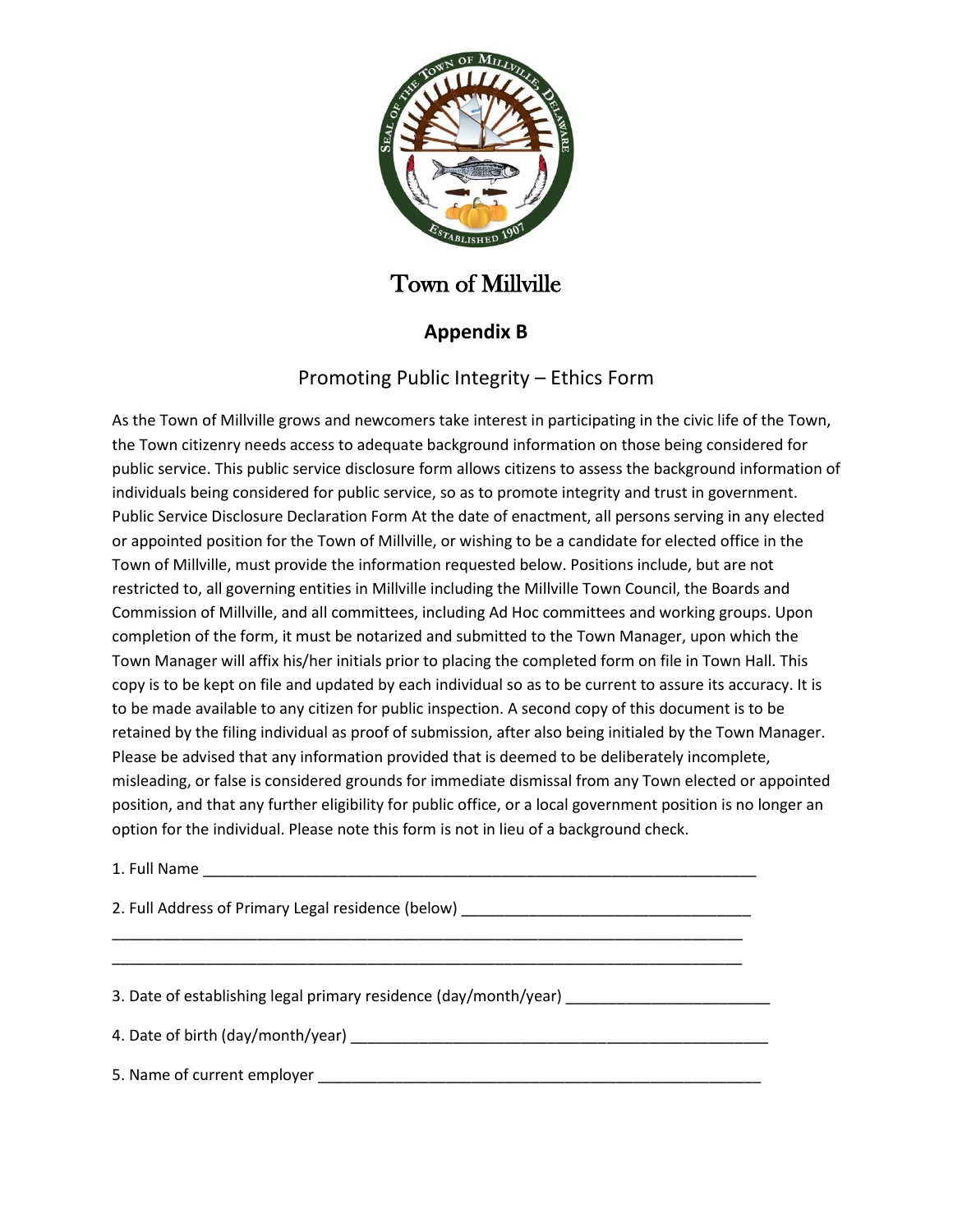6. List all activities that this business has with, or in, the Town of Millville.

7. Does this business contract with the Town of Millville? Yes No (please circle one)

\_\_\_\_\_\_\_\_\_\_\_\_\_\_\_\_\_\_\_\_\_\_\_\_\_\_\_\_\_\_\_\_\_\_\_\_\_\_\_\_\_\_\_\_\_\_\_\_\_\_\_\_\_\_\_\_\_\_\_\_\_\_\_\_\_\_\_\_\_\_\_\_\_\_ \_\_\_\_\_\_\_\_\_\_\_\_\_\_\_\_\_\_\_\_\_\_\_\_\_\_\_\_\_\_\_\_\_\_\_\_\_\_\_\_\_\_\_\_\_\_\_\_\_\_\_\_\_\_\_\_\_\_\_\_\_\_\_\_\_\_\_\_\_\_\_\_\_\_ \_\_\_\_\_\_\_\_\_\_\_\_\_\_\_\_\_\_\_\_\_\_\_\_\_\_\_\_\_\_\_\_\_\_\_\_\_\_\_\_\_\_\_\_\_\_\_\_\_\_\_\_\_\_\_\_\_\_\_\_\_\_\_\_\_\_\_\_\_\_\_\_\_\_

\_\_\_\_\_\_\_\_\_\_\_\_\_\_\_\_\_\_\_\_\_\_\_\_\_\_\_\_\_\_\_\_\_\_\_\_\_\_\_\_\_\_\_\_\_\_\_\_\_\_\_\_\_\_\_\_\_\_\_\_\_\_\_\_\_\_\_\_\_\_\_\_\_\_

\_\_\_\_\_\_\_\_\_\_\_\_\_\_\_\_\_\_\_\_\_\_\_\_\_\_\_\_\_\_\_\_\_\_\_\_\_\_\_\_\_\_\_\_\_\_\_\_\_\_\_\_\_\_\_\_\_\_\_\_\_\_\_\_\_\_\_\_\_\_\_\_\_\_ \_\_\_\_\_\_\_\_\_\_\_\_\_\_\_\_\_\_\_\_\_\_\_\_\_\_\_\_\_\_\_\_\_\_\_\_\_\_\_\_\_\_\_\_\_\_\_\_\_\_\_\_\_\_\_\_\_\_\_\_\_\_\_\_\_\_\_\_\_\_\_\_\_\_ \_\_\_\_\_\_\_\_\_\_\_\_\_\_\_\_\_\_\_\_\_\_\_\_\_\_\_\_\_\_\_\_\_\_\_\_\_\_\_\_\_\_\_\_\_\_\_\_\_\_\_\_\_\_\_\_\_\_\_\_\_\_\_\_\_\_\_\_\_\_\_\_\_\_

\_\_\_\_\_\_\_\_\_\_\_\_\_\_\_\_\_\_\_\_\_\_\_\_\_\_\_\_\_\_\_\_\_\_\_\_\_\_\_\_\_\_\_\_\_\_\_\_\_\_\_\_\_\_\_\_\_\_\_\_\_\_\_\_\_\_\_\_\_\_\_\_\_\_ \_\_\_\_\_\_\_\_\_\_\_\_\_\_\_\_\_\_\_\_\_\_\_\_\_\_\_\_\_\_\_\_\_\_\_\_\_\_\_\_\_\_\_\_\_\_\_\_\_\_\_\_\_\_\_\_\_\_\_\_\_\_\_\_\_\_\_\_\_\_\_\_\_\_

\_\_\_\_\_\_\_\_\_\_\_\_\_\_\_\_\_\_\_\_\_\_\_\_\_\_\_\_\_\_\_\_\_\_\_\_\_\_\_\_\_\_\_\_\_\_\_\_\_\_\_\_\_\_\_\_\_\_\_\_\_\_\_\_\_\_\_\_\_\_\_\_\_\_ \_\_\_\_\_\_\_\_\_\_\_\_\_\_\_\_\_\_\_\_\_\_\_\_\_\_\_\_\_\_\_\_\_\_\_\_\_\_\_\_\_\_\_\_\_\_\_\_\_\_\_\_\_\_\_\_\_\_\_\_\_\_\_\_\_\_\_\_\_\_\_\_\_\_ \_\_\_\_\_\_\_\_\_\_\_\_\_\_\_\_\_\_\_\_\_\_\_\_\_\_\_\_\_\_\_\_\_\_\_\_\_\_\_\_\_\_\_\_\_\_\_\_\_\_\_\_\_\_\_\_\_\_\_\_\_\_\_\_\_\_\_\_\_\_\_\_\_\_

\_\_\_\_\_\_\_\_\_\_\_\_\_\_\_\_\_\_\_\_\_\_\_\_\_\_\_\_\_\_\_\_\_\_\_\_\_\_\_\_\_\_\_\_\_\_\_\_\_\_\_\_\_\_\_\_\_\_\_\_\_\_\_\_\_\_\_\_\_\_\_\_\_\_ \_\_\_\_\_\_\_\_\_\_\_\_\_\_\_\_\_\_\_\_\_\_\_\_\_\_\_\_\_\_\_\_\_\_\_\_\_\_\_\_\_\_\_\_\_\_\_\_\_\_\_\_\_\_\_\_\_\_\_\_\_\_\_\_\_\_\_\_\_\_\_\_\_\_ \_\_\_\_\_\_\_\_\_\_\_\_\_\_\_\_\_\_\_\_\_\_\_\_\_\_\_\_\_\_\_\_\_\_\_\_\_\_\_\_\_\_\_\_\_\_\_\_\_\_\_\_\_\_\_\_\_\_\_\_\_\_\_\_\_\_\_\_\_\_\_\_\_\_

\_\_\_\_\_\_\_\_\_\_\_\_\_\_\_\_\_\_\_\_\_\_\_\_\_\_\_\_\_\_\_\_\_\_\_\_\_\_\_\_\_\_\_\_\_\_\_\_\_\_\_\_\_\_\_\_\_\_\_\_\_\_\_\_\_\_\_\_\_\_\_\_\_\_ \_\_\_\_\_\_\_\_\_\_\_\_\_\_\_\_\_\_\_\_\_\_\_\_\_\_\_\_\_\_\_\_\_\_\_\_\_\_\_\_\_\_\_\_\_\_\_\_\_\_\_\_\_\_\_\_\_\_\_\_\_\_\_\_\_\_\_\_\_\_\_\_\_\_ \_\_\_\_\_\_\_\_\_\_\_\_\_\_\_\_\_\_\_\_\_\_\_\_\_\_\_\_\_\_\_\_\_\_\_\_\_\_\_\_\_\_\_\_\_\_\_\_\_\_\_\_\_\_\_\_\_\_\_\_\_\_\_\_\_\_\_\_\_\_\_\_\_\_

\_\_\_\_\_\_\_\_\_\_\_\_\_\_\_\_\_\_\_\_\_\_\_\_\_\_\_\_\_\_\_\_\_\_\_\_\_\_\_\_\_\_\_\_\_\_\_\_\_\_\_\_\_\_\_\_\_\_\_\_\_\_\_\_\_\_\_\_\_\_\_\_\_\_ \_\_\_\_\_\_\_\_\_\_\_\_\_\_\_\_\_\_\_\_\_\_\_\_\_\_\_\_\_\_\_\_\_\_\_\_\_\_\_\_\_\_\_\_\_\_\_\_\_\_\_\_\_\_\_\_\_\_\_\_\_\_\_\_\_\_\_\_\_\_\_\_\_\_ \_\_\_\_\_\_\_\_\_\_\_\_\_\_\_\_\_\_\_\_\_\_\_\_\_\_\_\_\_\_\_\_\_\_\_\_\_\_\_\_\_\_\_\_\_\_\_\_\_\_\_\_\_\_\_\_\_\_\_\_\_\_\_\_\_\_\_\_\_\_\_\_\_\_

8. If self-employed, name of business or company.

9. List the business activities this business has with or in the Town of Millville.

10. Please list on an annexed sheet the public and private organizations to which you belong; including, if ever or currently, an officer of any of these organizations.

11. Please list all companies doing business in Millville, DE, in which you own stocks, shares, or serve on a board.

12. Please list any companies doing business in or with the Town of Millville, DE, in which a relation by blood or marriage, partner or spouse works, owns, own stocks, shares, or serves on its board.

13. Please list the number and addresses of properties, including acreage if more than one acre, that you own within Millville Town limits.

14. Please list any properties you own in Sussex County within the Millville Comprehensive Development Plan, and provide the location, present zoning status, and/or outside the Town up to three (3) miles and include the amount of acreage.

15. Please list any elected or appointed positions you hold now, or have held serving Millville's Town government, Town Boards, Commissions, committees, ad hoc committees and/or working groups, and Millville Town staff. Please include the dates of service. Thank you.